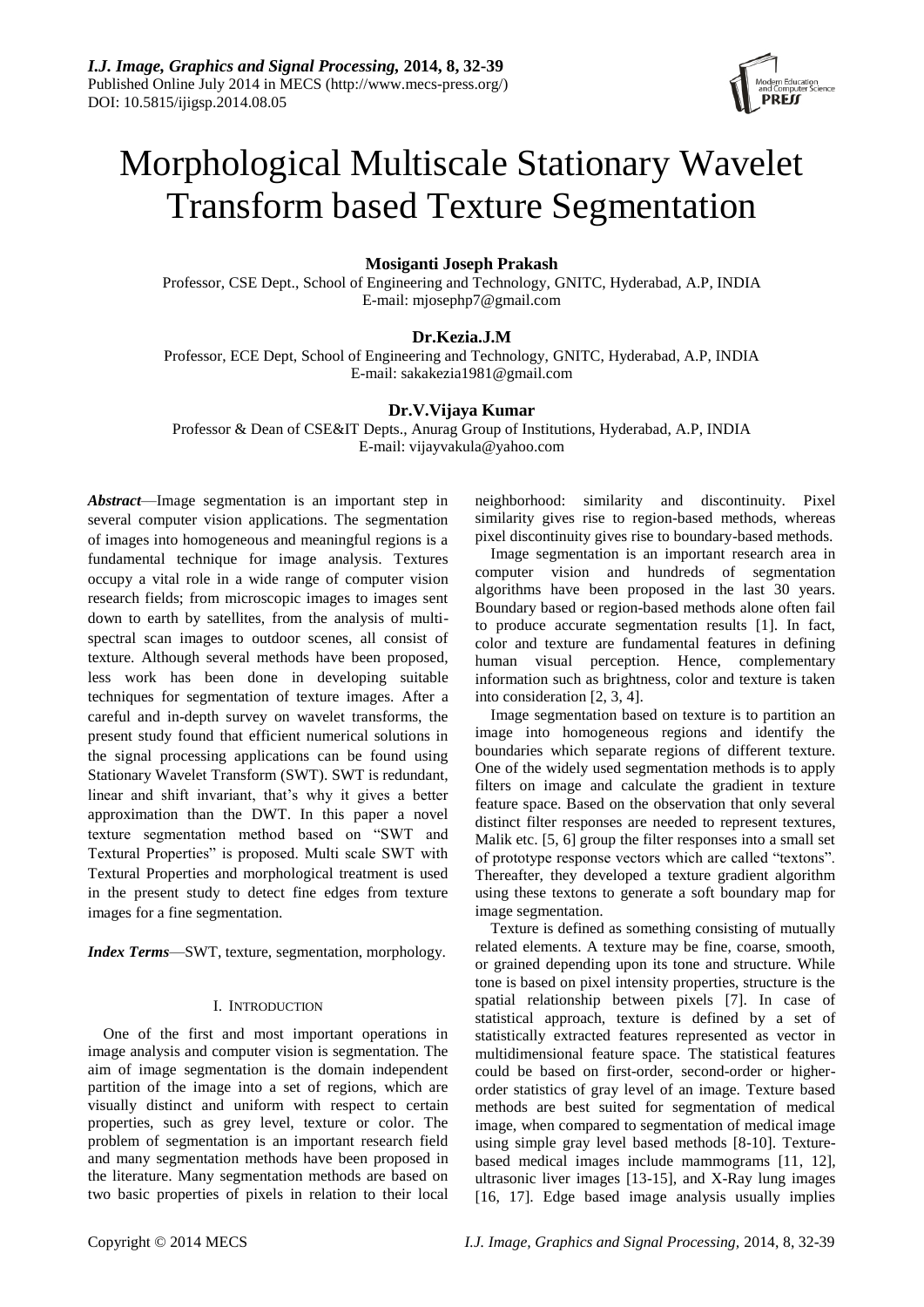assumption that the local intensities are uniform in pixel belonging to the same object which is typically not the case in grayscale medical images [18]. Texture-based image analysis is not limited by this assumption. However, it has been proposed that texture can be characterized by relatively small scale structures which are distributed uncertainly relative to the object [19]. It is apparent that these characteristics are typical of variances in medical images.

Texture-based image segmentation is a fundamental task for computer vision. The existing methods for texture based segmentation are model based methods [20- 27] and multi-resolution multi-channel methods [28-31].

In order to achieve the objective of designing effective algorithms which could provide the properties pointed out by Haralick [32], the ingredients essential for a textured image segmentation system are:

- Set of texture features having good discriminating power;
- Segmentation algorithm having spatial constraints;
- Estimation of texture features taking the nature of the feature image planes into account. Selection of texture features from a set of existing texture features [33-43] which can provide good discriminating power and are easy to compute to serve the need is very important.

The paper is organized as follows. In section I brief introduction, in section II Texture, section III deals with stationary wavelet transform, section IV deals with Advantages of SWT in image processing applications, in section V proposed methodology, results & discussions are given in section VI and finally conclusions are given in section VII.

#### II. TEXTURE

Texture plays an important role in many machine vision tasks such as surface inspection, scene classification, and surface orientation and shape determination. For example, surface texture features are used in the inspection of semiconductor wafers, graylevel distribution features of homogeneous textured regions are used in the classification of aerial imagery, and variations in texture patterns due to perspective projection are used to determine three dimensional shapes of objects. Texture is characterized by the spatial distribution of gray levels in a neighborhood. Thus, texture cannot be defined for a point. The resolution at which an image is observed determines the scale at which the texture is perceived. For example, in observing an image of a tiled floor from a large distance we observe the texture formed by the placement of tiles, but the patterns within the tiles are not perceived. When the same scene is observed from a closer distance, so that only a few tiles are within the field of view, we begin to perceive the texture formed by the placement of detailed patterns composing each tile. For our purposes, we can define texture as repeating patterns of local variations in image intensity which are too fine to be distinguished as separate objects at the observed resolution. Thus, a connected set of pixels satisfying a given gray-level property which occurs repeatedly in an image region constitutes a textured region. A simple example is a repeated pattern of dots on a white background. Text printed on white paper such as this page also constitutes texture. Here, each gray-level primitive is formed by the connected set of pixels representing each character. The process of placing the characters on lines and placing lines in turn as elements of the page results in an ordered texture.

Before either segmentation or classification can take place, some homogeneity or similarity criterion must be defined. These criteria are normally specified in terms of a set of feature measures, which each provide a quantitative measure of a certain texture characteristic. These feature measures are alternatively referred to here as texture measures or just simply features. Simple measures of texture may be derived based upon the moments of the gray-level probability distribution function (PDF) of the given image. The  $k<sup>th</sup>$  central moment of the PDF *p(l)* is defined as

$$
m_k = \sum_{l=0}^{L-1} (l - \mu_f)^k p(l) \tag{1}
$$

Where  $l= 0, 1, 2, \ldots, L-1$  are the gray levels in the image f, and  $\mu_f$  is the mean gray level of the image given by

$$
\mu_f = \sum_{l=0}^{L-1} l \, p(l) \tag{2}
$$

The second central moment, which is the variance of the gray levels is given by

$$
\sigma_f^2 = m_2 = \sum_{l=0}^{L-1} (l - \mu_f)^2 p(l) \tag{3}
$$

The normalized third moment which is known as skewness is given as

$$
skewness = \frac{m_3}{m_2^{3/2}}\tag{4}
$$

Skewness indicate the asymmetry of the probability distribution function. Since skewness represent the discrepancies in the pixels of a given image it is considered as the important texture feature for the image segmentation.

#### III. STATIONARY WAVELET TRANSFORM

The SWT is independently developed by several researchers and under different names, e.g. the undecimated wavelet transforms, the invariant wavelet transform and the redundant wavelet transform. This algorithm is more famously called by Holdschneider et al., [44] as "algorithme à trous" in French (word trous means holes in English) which refers to inserting zeros in the filters.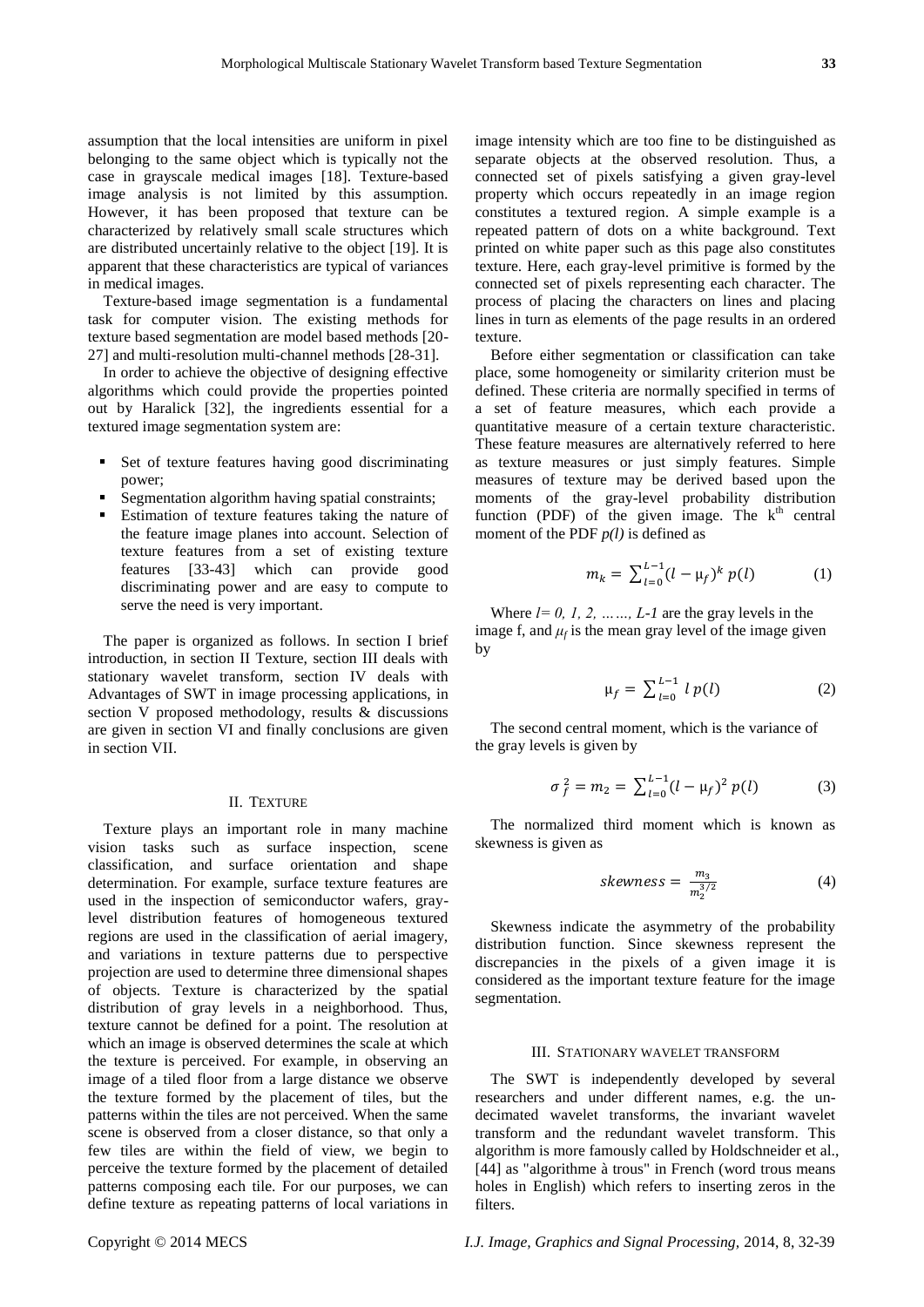The SWT provides efficient numerical solutions in the signal processing applications. It gives a better approximation than the DWT, since it is redundant, linear and shift invariant. These properties allow SWT to be realized using a recursive algorithm but experiences the drawback of very high redundancy and involved computations. In SWT, the major problem of translationinvariance experienced by DWT is overcome by removing the down samplers and up samplers in the DWT and up sampling the filter coefficients by a factor of  $2^{(j-1)}$  in the  $j^{\text{th}}$  level of the algorithm.

The SWT is an inherently redundant scheme as the output of each level of SWT contains the same number of samples as the input, so for a decomposition of N levels there is a redundancy of N in the wavelet coefficients. Fig.1 details the digital implementation of SWT up to level 3 coefficients. From the diagram we could see that, the filters in each level are up-sampled versions of the previous. Fig. 2 illustrates the SWT decomposition tree and wavelet decomposition tree for 3 levels. In the computation of the SWT of a signal  $x(k)$ ,  $W_{jk}$ , and  $V_{jk}$ are the detail and the approximation coefficients of the SWT. The filters  $H_i$  and  $G_i$  are the standard low pass and high pass wavelet filters, respectively. In the first step, the filters  $H_1$  and  $G_1$  are obtained by up sampling the filters using the previous step (i.e.  $H_i - 1$  and  $G_i - 1$ ).

$$
Gj[n] \longrightarrow (\uparrow 2) \longrightarrow Gj+1[n] \tag{5}
$$
  
Hj[n] 
$$
\longrightarrow (\uparrow 2) \longrightarrow Hj+1[n]
$$



Fig 1. A 3-level SWT digital implementation



## IV. ADVANTAGES OF SWT IN IMAGE PROCESSING APPLICATIONS

The major problem of translation shift invariance experienced by DWT is overcome by SWT and it provides efficient numerical solutions in the signal processing applications. Moreover SWT gives a better approximation than the DWT, since it is redundant, linear and shift invariant. These properties allow SWT to be realized using a recursive algorithm but experiences the drawback of very high redundancy and involved computations.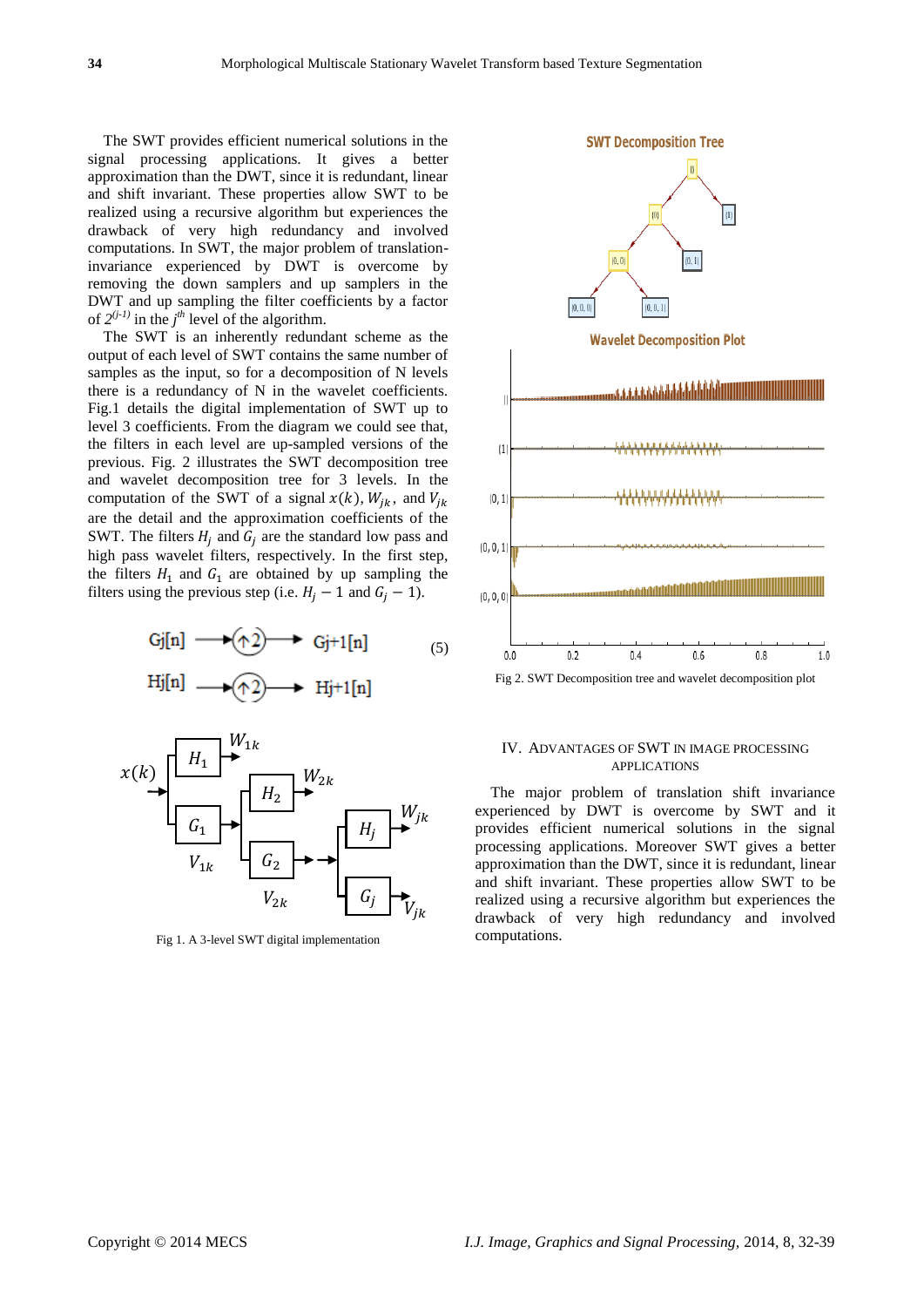- 1. SWT has an evident advantage over DWT when the requirement of real time image processing applications are not high, and it can offer more precise flow information.
- 2. SWT is translation invariant, even if the signal is shifted, the obtained coefficients will not change which happens to be the highly desired property for many image processing applications, edge detection, image fusion and break down point detection.
- 3. DWT is only suitable for implementing for discrete signals of images whose size is a power of 2 but SWT can be applied to any arbitrary size of images.
- 4. In few harmonic analyses, energy levels and phase information are required. The advantage of SWT is that it does not require the above information. The time of occurrence and type of disturbances of SWT is calculated directly from the detail coefficients.

# V. PROPOSED METHODOLOGY

The proposed method is as given below and it consists of 9 steps. the block diagram for the entire process is given in Fig. 3.



Fig 3. Block diagram of proposed algorithm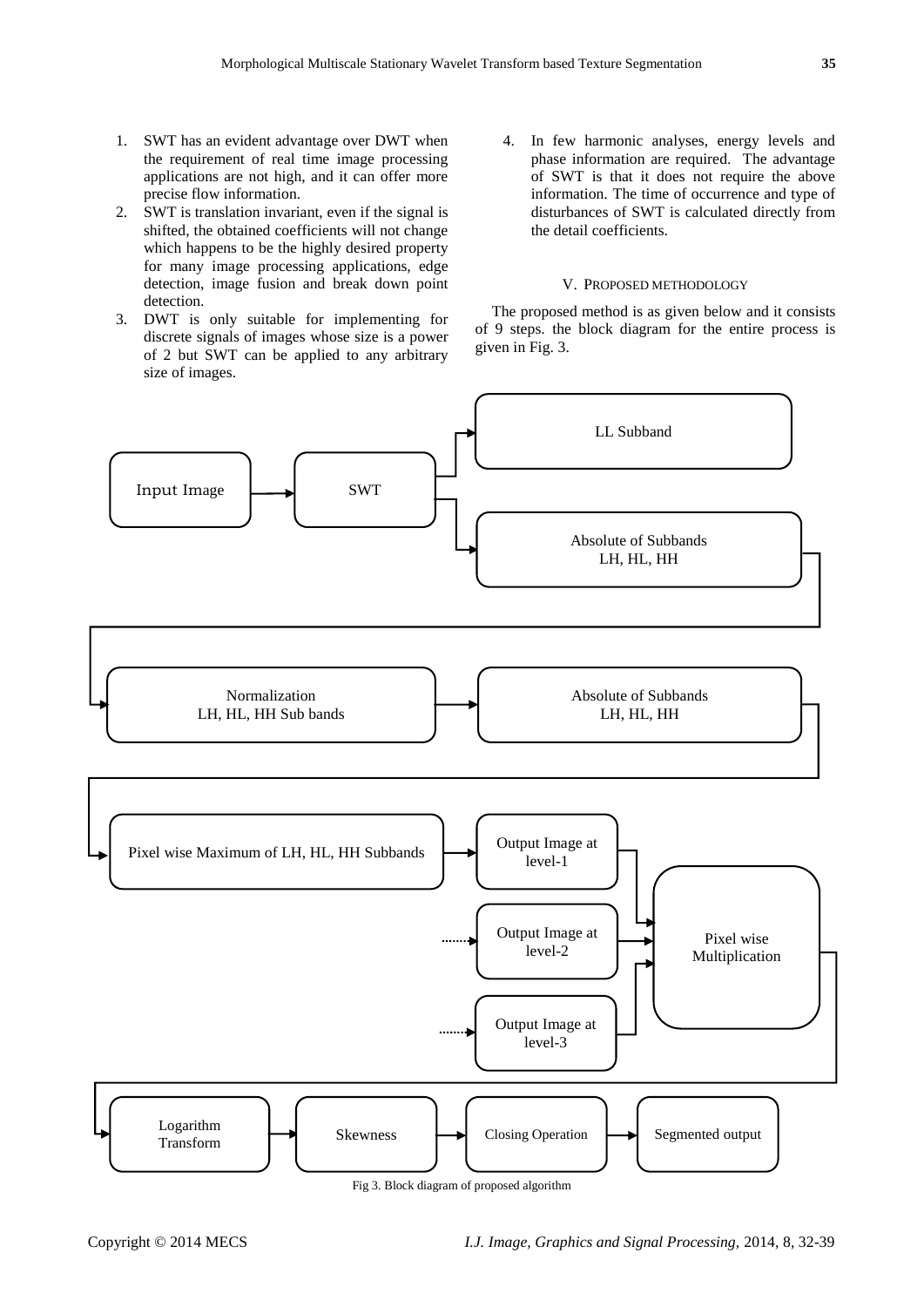# **Alogorithm Steps**

**First step**: Stationary wavelet transform (SWT) is applied on the input image to obtain the translation invariant property, and also to gain other advantages as specified in section 4.1 In the first level of SWT - LL1, LH1, HL1, HH1 are formed.

**Second step:** To eliminate complex values absolute value is calculated for horizontal, vertical and diagonal details in step two.

**Third step:** The output images of step two are normalized to the maximum values of corresponding images.

**Fourth step:** in step four again absolute values are calculated for the output images of step three and pixel wise maximum is taken for all the images. The obtained image is named as "output image at level-1".

**Fifth step:** In the same way on LL1 sub band of step one SWT is applied. By this second level of SWT – LL2, LH2, HL2, HH2 are formed. On this - step two to four are repeated to form "output image at level-2". The same process is repeated on LL2 and "output image at level-3" is obtained.

**Sixth step:** pixel wise product is calculated for all the maxims of output image 1, 2 and 3.

**Seventh step:** logarithmic transform is applied to reduce the noise levels in the output of sixth step.

**Eighth step:** Skew-ness represents the discrepancies in the pixels of a given image, that's why it is considered as the important texture feature for the image segmentation. In the present work skewness is calculated in overlapping 5x5 blocks in the eigth step as given in equation 4.

**Ninth step:** Finally morphological closing operation is applied in order to achieve further noise reduction and to fill small holes.

#### VI. EXPERIMENT RESULTS AND DISCUSSION

The proposed segmentation scheme based on SWT-TP is tested on bark textures, stone and fabric textures of vistex and brodatz databases.

The output after the pixel wise product of first level and second level of SWT maxima is shown in Fig. 4 (b),  $5(b)$  &  $6(b)$ . The output after the product of first level, second and third level of SWT maxima is shown in Fig. 4 (c),  $5(c)$  &  $6(c)$ . Fine edges are visible in Fig. 4(c),  $5(c)$  & 6(c) when compared to Fig. 4 (b), 5 (b) & 6(b). The skew-ness image in Fig. 1(d), 2(d) & 3(d) show clearly the discrepancies in the pixels, and thus results a fine segmentation. In order to eliminate tiny holes and for further noise reduction finally morphological closing operation is performed, the output of which is shown in Fig. 4(e), 5(e) & 6(e).



Fig 4. Fabric 0 image segmentation experimental results (a) Original image (b) Product of two maximas (c) Product of three maximas (d) Skewness (e) Closing



Fig 5. D72 image segmentation experimental results (a) Original image (b) Product of two maximas (c) Product of three maximas (d) Skewness (e) Closing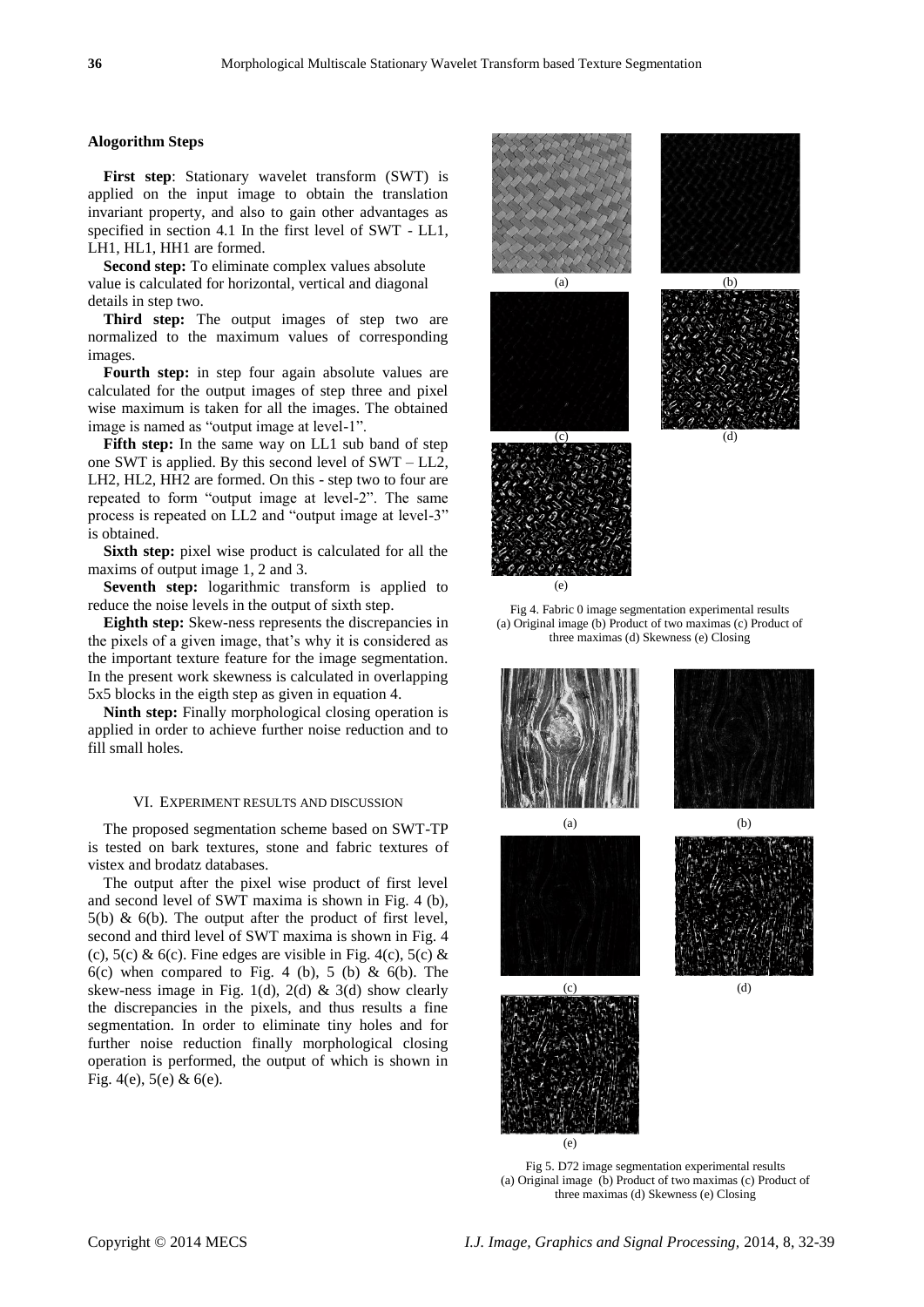

(e)

Fig 6. image segmentation experimental results (a) Original image Tile 0 (b) Product of two maximas (c) Product of three maximas (d) Skewness (e) Closing

### VII. CONCLUSION

The proposed segmentation algorithm based on SWT and textural properties with morphological treatment obtained the information on the asymmetry of the pixels in the image, thus the algorithm is able to segment the image very effectively. The proposed method is efficient in reducing the noisy effects in the image and is also able to eliminate information loss by the usage of logarithmic transform and SWT respectively. The proposed algorithm does not make use of any edge detection operator for segmentation; therefore the method overcomes the edge detection operator's disadvantage of noise enhancement.

The first consideration of the proposed segmentation scheme based on SWT and textural properties with morphological treatment is its simplicity. The proposed technique is simple, and its computational cost is low. It is an iterative process just requiring the following two operations per iteration: the application of a single iteration of the SWT and the evaluation of the pixel wise maxima. Moreover, no profiteering step is added, and the method is not dependent on the statistics of the input image. Nevertheless, at first sight, the most noticeable effect of the proposed technique is the contrast achieved between edges and background, which is, in fact, the main objective of any edge enhancement algorithm. The adaptation capability of the method it does not require

any prior knowledge of the image.

#### ACKNOWLEDGMENT

The authors would like to thank Sardar Tavinder Singh Kohli Chairman, Sardar Gagandeep Singh Kohli Vice Chairman and Dr H. S. Saini Managing Director, Guru Nanak Technical Institutions for their encouragement towards research activities. Authors extended their gratitude to Management of Anurag Group of Institutions for providing necessary infrastructure for Centre for Advanced Computing Research (CACR) at AGOI, which is bringing various research scholars across the nation to work under one roof. The CACR is providing a research platform for exchanging and discussing various views on different research topics in CSE.

Authors would like to thank anonymous reviewers for their valuable comments. The authors would like to express their gratitude to Dr.G.Tulsi Ram Das, Vice chancellor, JNTU Kakinada.

#### **REFERENCES**

- [1] Jordi Freixenet, Xavier Muñoz, Joan Martí, Xavier Lladó, ―Color texture segmentation by region-boundary cooperation", European Conference on Computer Vision, 2004.
- [2] Jitendra Malik, Serge Belongie, Thomas Leung, Jianbo Shi, Contour and Texture Analysis for Image Segmentation", International Journal of Computer Vision 43(1), 7–27, 2001.
- [3] J. Freixenet, X. Munoz, D. Raba, J. Mart´ı, and X. Cuf, Yet Another Survey on Image Segmentation:Region and Boundary Information Integration", in ECCV, 2002.
- [4] Morten Rufus Blas, Motilal Agrawal, Aravind Sundaresan, Kurt Konolige, "Fast texture Color/segmentation for outdoor robots", 2008 IEEE/RSJ International Conference on Intelligent Robots and Systems ,Nice, France, Sept, 22- 26, 2008.
- [5] J. Malik, S. Belongie, T. K. Leung, and J. Shi., "Contour and texture analysis for image segmentation", International Journal of Computer Vision, 43(1):7–27, 2001.
- [6] D. Martin, C. Fowlkes, and J. Malik, "Learning to detect image boundaries using brightness and texture", In Proceedings of NIPS, pages 1255–1262, 2002.
- [7] T. Pavlidis and Y. Liow, "Integrating region growing and edge detection", IEEE Transactions on Pattern Analysis and Machine Intelligence, pages 225–233, 1990.
- [8] Saka Kezia, Dr.I.Shanti Prabha, Dr.V.Vijayakuamr, "A New Texture Segmentation Approach for Medical Images", International Journal of Scientific & Engineering Research, Vol. 4, No. 1, pp.1-5, January 2013.
- [9] Saka Kezia, Dr.V.VijayaKumar, Dr.I.Santi Prabha, "Auto Detection of Tubercle Bacilli Based on Wavelets", International Journal on Graphics Vision and Image Processing, Vol. 11, No. 3, pp.980-986, June 2011.
- [10] Saka Kezia, Dr.I.Santi Prabha, Dr.V.VijayaKumar, "Innovative Segmentation Approach Based on LRTM", International Journal of Soft Computing and Engineering, Vol. 2, No. 5, pp. 229-233, November 2012.
- [11] [Xu S,](http://www.ncbi.nlm.nih.gov/pubmed?term=Xu%20S%5BAuthor%5D&cauthor=true&cauthor_uid=21327973) [Liu H,](http://www.ncbi.nlm.nih.gov/pubmed?term=Liu%20H%5BAuthor%5D&cauthor=true&cauthor_uid=21327973) [Song E,](http://www.ncbi.nlm.nih.gov/pubmed?term=Song%20E%5BAuthor%5D&cauthor=true&cauthor_uid=21327973) "Marker-controlled watershed for lesion segmentation in mammograms", Journal of Digit [Imaging.](http://www.ncbi.nlm.nih.gov/pubmed/21327973) 2011 Oct; 24(5):754-63.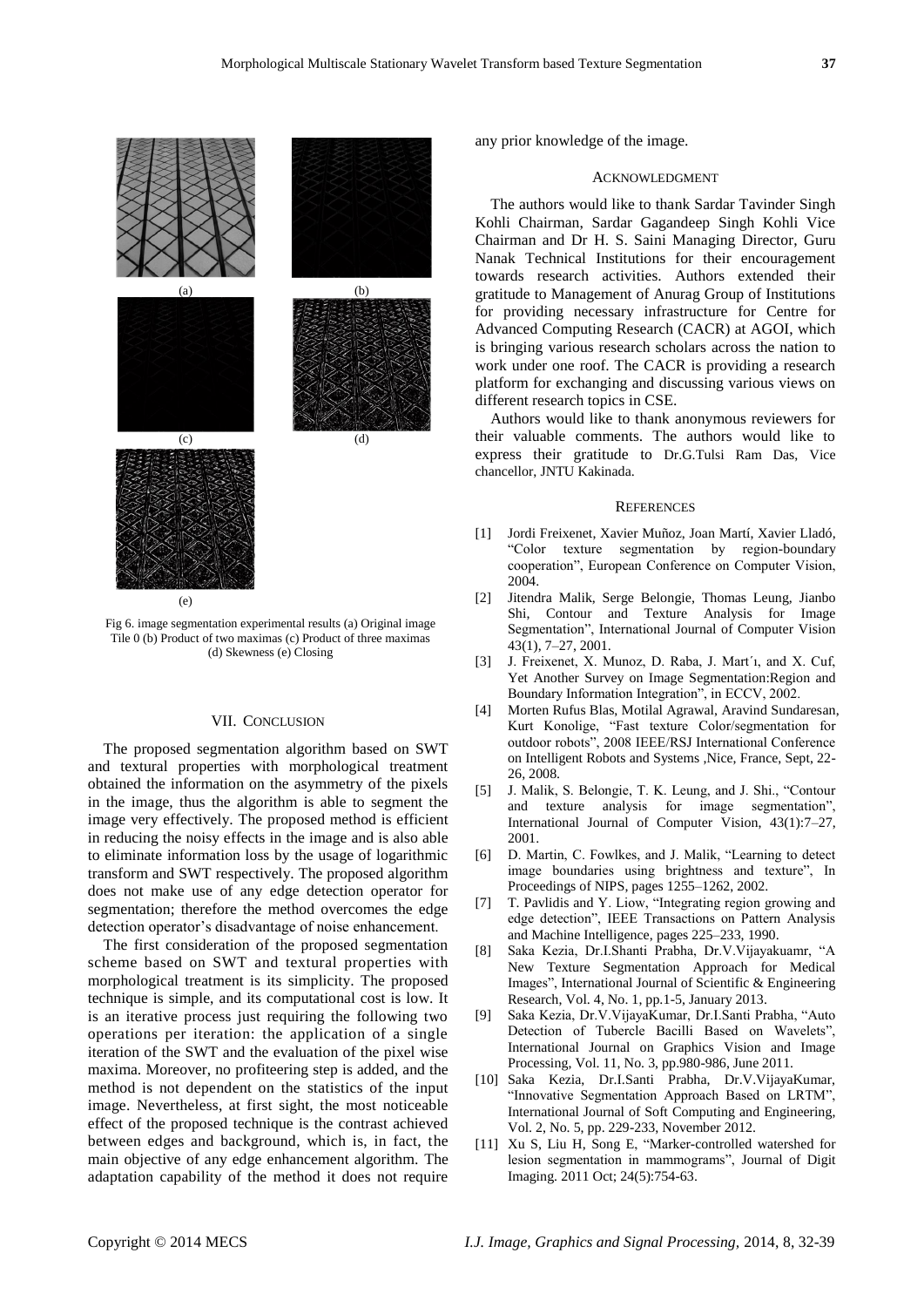- [12] [Oliver A,](http://www.ncbi.nlm.nih.gov/pubmed?term=Oliver%20A%5BAuthor%5D&cauthor=true&cauthor_uid=19506953) [Lladó X,](http://www.ncbi.nlm.nih.gov/pubmed?term=Llad%C3%B3%20X%5BAuthor%5D&cauthor=true&cauthor_uid=19506953) [Pérez E,](http://www.ncbi.nlm.nih.gov/pubmed?term=P%C3%A9rez%20E%5BAuthor%5D&cauthor=true&cauthor_uid=19506953) [Pont J,](http://www.ncbi.nlm.nih.gov/pubmed?term=Pont%20J%5BAuthor%5D&cauthor=true&cauthor_uid=19506953) [Denton ER,](http://www.ncbi.nlm.nih.gov/pubmed?term=Denton%20ER%5BAuthor%5D&cauthor=true&cauthor_uid=19506953) [Freixenet](http://www.ncbi.nlm.nih.gov/pubmed?term=Freixenet%20J%5BAuthor%5D&cauthor=true&cauthor_uid=19506953)  [J,](http://www.ncbi.nlm.nih.gov/pubmed?term=Freixenet%20J%5BAuthor%5D&cauthor=true&cauthor_uid=19506953) [Martí J,](http://www.ncbi.nlm.nih.gov/pubmed?term=Mart%C3%AD%20J%5BAuthor%5D&cauthor=true&cauthor_uid=19506953) "A statistical approach for breast density segmentation", [J Digit Imaging.](http://www.ncbi.nlm.nih.gov/pubmed/19506953) 2010 Oct; 23(5):527-37.
- [13] Pradeep Kumar B.P, Prathap.C, Dharshith.C.N, "An Automatic Approach For Segmentation of Ultrasound Liver Images", IJETAE, Volume 3, Issue 1, January 2013.
- [14] [Cao G,](http://www.ncbi.nlm.nih.gov/pubmed?term=Cao%20G%5BAuthor%5D&cauthor=true&cauthor_uid=17281712) [Shi P,](http://www.ncbi.nlm.nih.gov/pubmed?term=Shi%20P%5BAuthor%5D&cauthor=true&cauthor_uid=17281712) [Hu B.](http://www.ncbi.nlm.nih.gov/pubmed?term=Hu%20B%5BAuthor%5D&cauthor=true&cauthor_uid=17281712), "Liver fibrosis identification based on ultrasound images", Conf Proc IEEE Eng Med Biol [Soc.](http://www.ncbi.nlm.nih.gov/pubmed/17281712) 2005;6:6317-20.
- [15] [Li G,](http://www.ncbi.nlm.nih.gov/pubmed?term=Li%20G%5BAuthor%5D&cauthor=true&cauthor_uid=19163782) [Luo Y,](http://www.ncbi.nlm.nih.gov/pubmed?term=Luo%20Y%5BAuthor%5D&cauthor=true&cauthor_uid=19163782) [Deng W,](http://www.ncbi.nlm.nih.gov/pubmed?term=Deng%20W%5BAuthor%5D&cauthor=true&cauthor_uid=19163782) [Xu X,](http://www.ncbi.nlm.nih.gov/pubmed?term=Xu%20X%5BAuthor%5D&cauthor=true&cauthor_uid=19163782) [Liu A,](http://www.ncbi.nlm.nih.gov/pubmed?term=Liu%20A%5BAuthor%5D&cauthor=true&cauthor_uid=19163782) [Song E,](http://www.ncbi.nlm.nih.gov/pubmed?term=Song%20E%5BAuthor%5D&cauthor=true&cauthor_uid=19163782) "Computer aided diagnosis of fatty liver ultrasonic images based on support vector machine", Conf Proc IEEE Eng Med Biol [Soc.](http://www.ncbi.nlm.nih.gov/pubmed/19163782) 2008.
- [16] Hassen DB, Taleb H., "Automatic detection of lesions in lung regions that are segmented using spatial relations", Clin Imaging. 2013 May-Jun; 37(3):498-503.
- [17] Tan Y, Schwartz LH, Zhao B., "Segmentation of lung [lesions on CT scans using watershed, active contours, and](http://www.ncbi.nlm.nih.gov/pubmed/23556926)  Markov random field", Med Phys. 2013 Apr; 40(4).
- [18] Yang M, Li X, Turkbey B, Choyke PL, Yan P., "Prostate [segmentation in MR images using discriminant boundary](http://www.ncbi.nlm.nih.gov/pubmed/23192474)  features", IEEE Trans Biomed Eng. 2013 Feb;60(2):479-88.
- [19] Liyun Yu, Jannick P. Rolland, "Texture-based image enhancement for segmentation performance", Proc. SPIE 3074, Visual Information Processing VI, 82 (July 22, 1997).
- [20] Michal Haindl and Stanislav Mikes, "Model-Based Texture Segmentation", Lecture Notes in Computer Science (2004) 306-313.
- [21] Shi, J., Malik, J., "Normalized cuts and image segmentation", IEEE Trans. Pattern Anal. Mach. Intell. 22 (2000) 888–905.
- [22] Meil, M., Heckerman, D., "An experimental comparison of model-based clustering methods", Mach. Learn. 42 (2001) 9–29.
- [23] Andrey, P., Tarroux, P., "Unsupervised segmentation of markov random field modeled textured images using selectionist relaxation", IEEE Transactions on Pattern Analysis and Machine Intelligence 20 (1998) 252–262.
- [24] Michal Haindl and Stanislav Mikes, "Colour texture segmentation using modelling approach", ICAPR'05, Pages 484-491.
- [25] Nawal Houhou and Xavier Bresson, "Fast Texture Segmentation Model based on the Shape Operator and Active Contour", IEEE Conference on Computer Vision and Pattern Recognition, 2008.
- [26] [Xiaoli Jiao](http://profiles.spiedigitallibrary.org/summary.aspx?DOI=10.1117%2f12.539026&Name=Xiaoli+Jiao) [; Wen Sheng,](http://profiles.spiedigitallibrary.org/summary.aspx?DOI=10.1117%2f12.539026&Name=Wen+Sheng) "Texture segmentation based on markov random field model and multidirectional mosaics". Proc. SPIE, September 29, 2003.
- [27] C. Kervrann IRISA/INRIA, Rennes, F. Heitz, "A Markov random field model-based approach to unsupervised texture segmentation using local and global spatial statistics", IEEE Transactions on Image Processing, Volume 4 Issue 6, June 1995,Page 856-862.
- [28] [Ning-Yu An,](http://link.springer.com/search?facet-author=%22Ning-Yu+An%22) [Chi-Man Pun,](http://link.springer.com/search?facet-author=%22Chi-Man+Pun%22) "Color image segmentation using adaptive color quantization and multiresolution texture characterization", May 2012.
- [29] [B. S. Raghavendra,](http://link.springer.com/search?facet-author=%22B.+S.+Raghavendra%22) [P. Subbanna Bhat,](http://link.springer.com/search?facet-author=%22P.+Subbanna+Bhat%22) "Contourlet Based Multiresolution Texture Segmentation Using Contextual Hidden Markov Models", Intelligent Information [Technology,](http://link.springer.com/book/10.1007/b104585) [Lecture Notes in Computer ScienceV](http://link.springer.com/bookseries/558)olume 3356, 2005, pp 336-343.
- [30] [S. Arivazhagan,](http://www.sciencedirect.com/science/article/pii/S0167865503001867) [L. Ganesan,](http://www.sciencedirect.com/science/article/pii/S0167865503001867) "Texture segmentation using wavelet transform", [Pattern Recognition Letters,](http://www.sciencedirect.com/science/journal/01678655) Volume [24, Issue 16,](http://www.sciencedirect.com/science/journal/01678655/24/16) December 2003, Pages 3197–3203.
- [31] [Charalampidis, D.](http://ieeexplore.ieee.org/search/searchresult.jsp?searchWithin=p_Authors:.QT.Charalampidis,%20D..QT.&searchWithin=p_Author_Ids:37328344100&newsearch=true) [Kasparis, T.,](http://ieeexplore.ieee.org/search/searchresult.jsp?searchWithin=p_Authors:.QT.Kasparis,%20T..QT.&searchWithin=p_Author_Ids:37274958600&newsearch=true) "Wavelet-based rotational invariant roughness features for texture classification and segmentation", Image Processing, IEEE Transactions on Volume:11 [, Issue: 8 ,](http://ieeexplore.ieee.org/xpl/tocresult.jsp?isnumber=22043) Aug 2002.
- [32] Robert M. Haralick, "Statistical and structural approaches to texture", Proc. IEEE, vol. 67, no. 5, pp. 786-804, 1979.
- [33] Chen, J., [Pappas, T.N.](http://ieeexplore.ieee.org/search/searchresult.jsp?searchWithin=p_Authors:.QT.Pappas,%20T.N..QT.&searchWithin=p_Author_Ids:37276779800&newsearch=true) [Mojsilovic, A.](http://ieeexplore.ieee.org/search/searchresult.jsp?searchWithin=p_Authors:.QT.Mojsilovic,%20A..QT.&searchWithin=p_Author_Ids:37324405000&newsearch=true) [Rogowitz,](http://ieeexplore.ieee.org/search/searchresult.jsp?searchWithin=p_Authors:.QT.Rogowitz,%20B..QT.&searchWithin=p_Author_Ids:37332114400&newsearch=true) "Image segmentation by spatially adaptive color and texture features", Image Processing, 2003.ICIP.
- [34] Junqing Chen, Pappas, T.N.Mojsilovic, A. Rogowitz, ―Perceptually-tuned multiscale color-texture segmentation", ICIP '04. Page (s): 921 - 924, Volume: 2, 24-27 Oct. 2004.
- [35] [Junqing Chen;](http://spie.org/app/profiles/viewer.aspx?profile=UHYHFE) [Thrasyvoulos N. Pappas;](http://spie.org/app/profiles/viewer.aspx?profile=RKJNEL) Alexandra Mojsilovic; [Bernice E. Rogowitz,](http://spie.org/app/profiles/viewer.aspx?profile=VNCFVR) "Perceptual color and spatial texture features for segmentation", 17 June 2003.
- [36] Mariana Tsaneva, "Texture Features for Segmentation of Satellite Images", Cybernetics and Information Technologies, Volume 8, No 3, 2008.
- [37] [Ricardo Dutra da Silva,](http://link.springer.com/search?facet-author=%22Ricardo+Dutra+da+Silva%22) [Rodrigo Minetto,](http://link.springer.com/search?facet-author=%22Rodrigo+Minetto%22) [William Robson](http://link.springer.com/search?facet-author=%22William+Robson+Schwartz%22)  [Schwartz,](http://link.springer.com/search?facet-author=%22William+Robson+Schwartz%22) [Helio Pedrini,](http://link.springer.com/search?facet-author=%22Helio+Pedrini%22) "Satellite Image Segmentation Using Wavelet Transforms Based on Color and Texture Features", [Advances in Visual Computing,](http://link.springer.com/book/10.1007/978-3-540-89646-3) Lecture Notes [in Computer ScienceV](http://link.springer.com/bookseries/558)olume 5359, 2008, pp 113-122.
- [38] [Katayoon Sarafrazi,](http://link.springer.com/search?facet-author=%22Katayoon+Sarafrazi%22) [Mehran Yazdi,](http://link.springer.com/search?facet-author=%22Mehran+Yazdi%22) [Mohammad Javad](http://link.springer.com/search?facet-author=%22Mohammad+Javad+Abedini%22)  [Abedini,](http://link.springer.com/search?facet-author=%22Mohammad+Javad+Abedini%22) "A New Image Texture Segmentation Based on Contourlet Fractal Features", Arabian Journal for Science [and Engineering,](http://link.springer.com/journal/13369) December 2013, Volume 38, [Issue 12,](http://link.springer.com/journal/13369/38/12/page/1)  pp 3437-3449.
- [39] [Neeraj Sharma,](http://www.ncbi.nlm.nih.gov/pubmed/?term=Sharma%20N%5Bauth%5D) [Amit K. Ray,](http://www.ncbi.nlm.nih.gov/pubmed/?term=Ray%20AK%5Bauth%5D) [Shiru Sharma,](http://www.ncbi.nlm.nih.gov/pubmed/?term=Sharma%20S%5Bauth%5D) [K. K. Shukla,](http://www.ncbi.nlm.nih.gov/pubmed/?term=Shukla%20KK%5Bauth%5D) [Satyajit Pradhan](http://www.ncbi.nlm.nih.gov/pubmed/?term=Pradhan%20S%5Bauth%5D) and [Lalit M. Aggarwal,](http://www.ncbi.nlm.nih.gov/pubmed/?term=Aggarwal%20LM%5Bauth%5D) "Segmentation and classification of medical images using textureprimitive features Application of BAM-type artificial neural network", Journal of Med. Phys. 2008 Jul-Sep; 33(3): 119–126.
- [40] M.Joseph Prakash, Saka.Kezia, Dr.I.Santi Prabha, Dr.V.VijayaKumar, "A New Approach for Texture Segmentation Using Gray Level Textons", International Journal of Signal and Image Processing(IJSIP), vol. 6, no. 3, June 2013, pp.81-89.
- [41] M.Joseph Prakash, Dr.V.VijayaKumar, Dr.A.Vinaya Babu, "Morphology Based Technique For Texture Enhancement and Segmentation", Signal & Image Processing: An International Journal (SIPIJ), Volume 4, Number 1, Feb 2013, pp.49-56.
- [42] M.Joseph Prakash, Dr.V.VijayaKumar, "A New Texture Based Segmentation Method to Extract Object from Background", Global Journal of Computer Science and Technology Graphics & Vision, Volume 12, Issue 15 , Dec 2012, pp. 47-53.
- [43] M.Joseph Prakash, Saka.Kezia, Dr.I.Santi Prabha, Dr.V.VijayaKumar, "Innovative Pattern Based Morphological Method for Texture Segmentation-IEEE conference proceedings, Chennai, June 4-6, 2013, pp.11- 15.
- [44] Holschneider, M., Kronland-Martinet, R., Morlet, J. and Tchamitchian, P., "A Real-Time Algorithm for Signal Analysis with the help of the Wavelet Transform", Proc. of Wavelets, Time-Frequency Methods and Phase Space, Springer-Verlag, pp. 289–297, 1989.